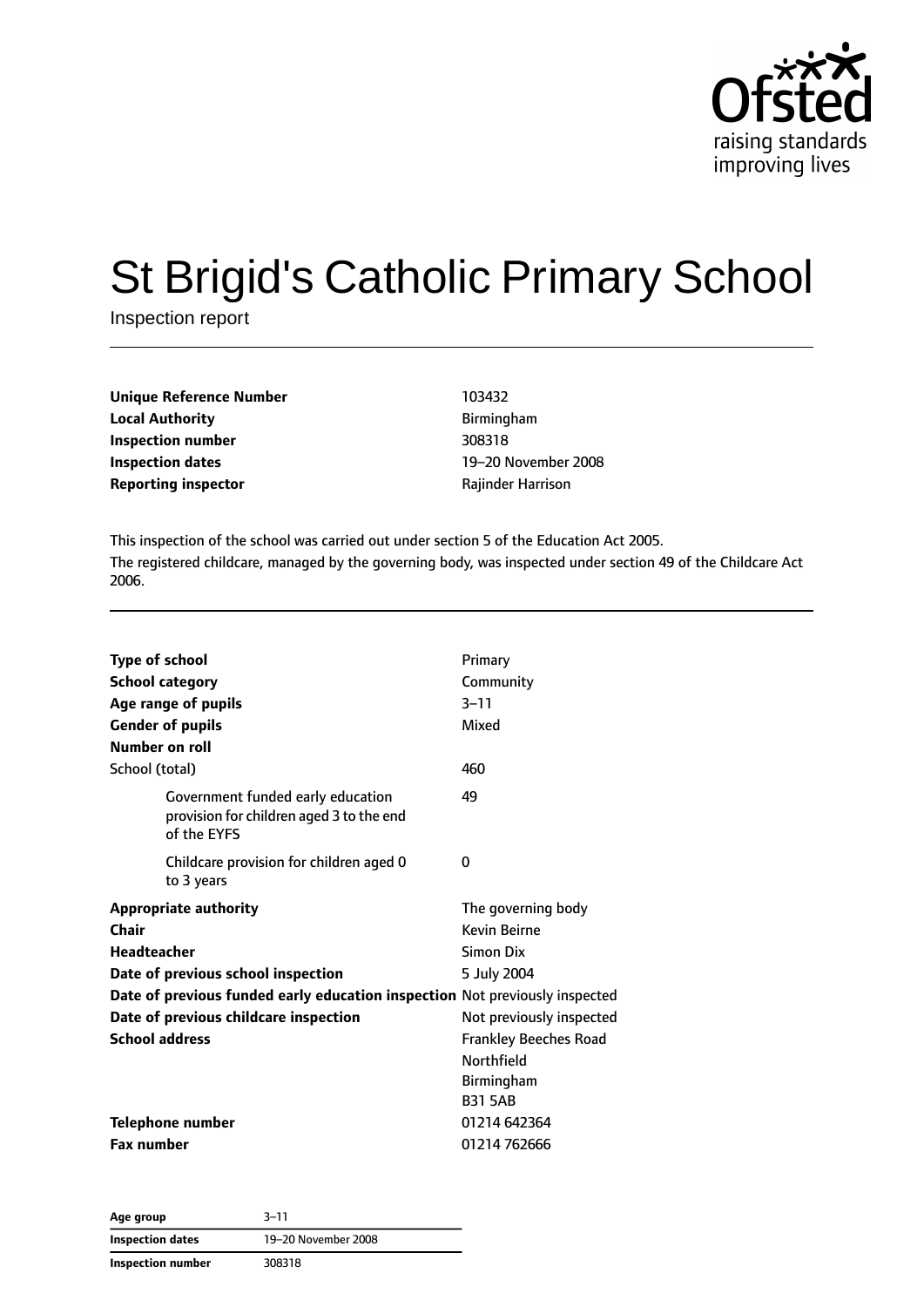.

<sup>©</sup> Crown copyright 2008

Website: www.ofsted.gov.uk

This document may be reproduced in whole or in part for non-commercial educational purposes, provided that the information quoted is reproduced without adaptation and the source and date of publication are stated.

Further copies of this report are obtainable from the school. Under the Education Act 2005, the school must provide a copy of this report free of charge to certain categories of people. A charge not exceeding the full cost of reproduction may be made for any other copies supplied.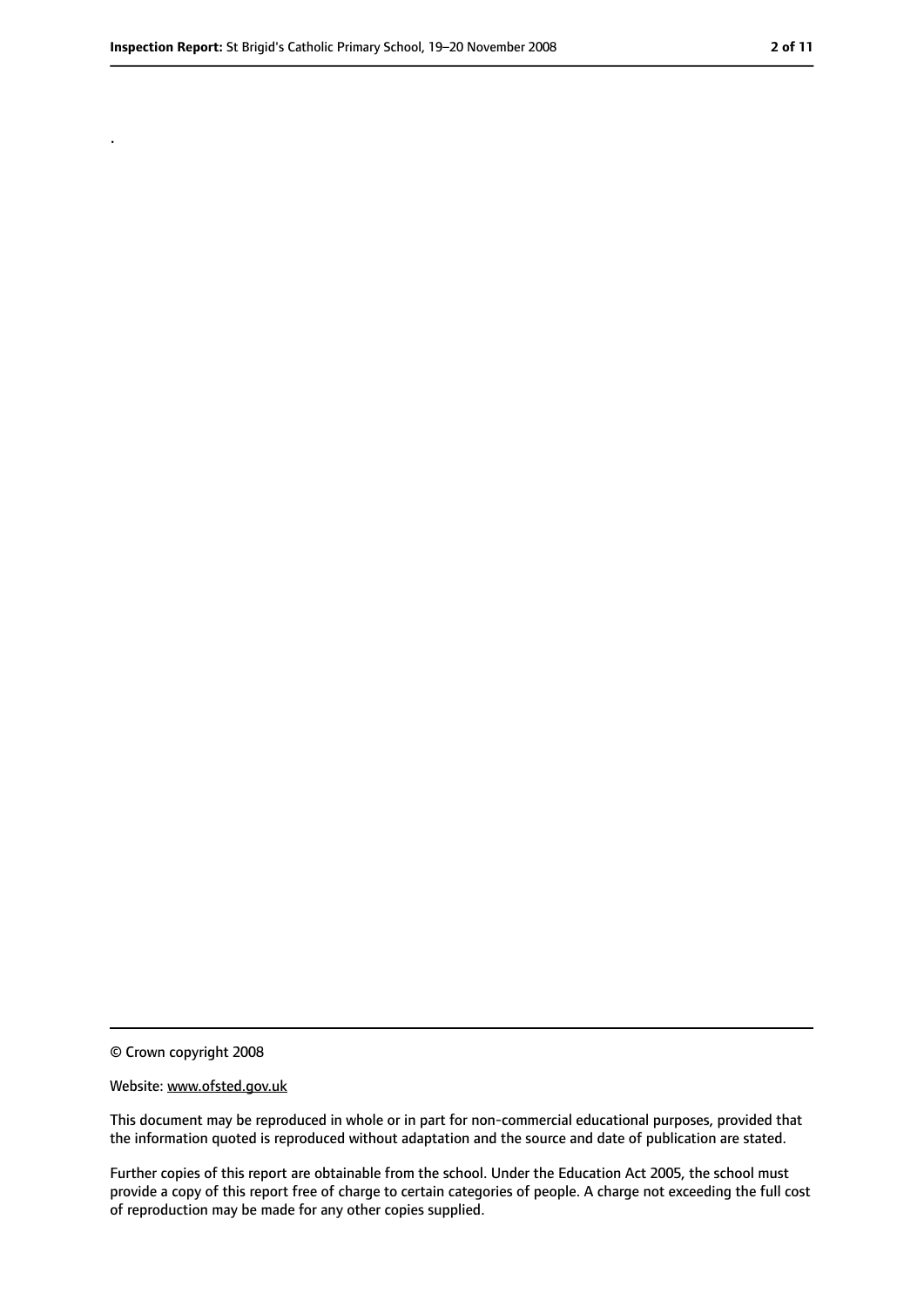# **Introduction**

The inspection was carried out by three Additional Inspectors.

## **Description of the school**

This primary school is larger than average. The school has, in its Early Years Foundation Stage (EYFS), a Nursery class with 49 children attending part-time in addition to the Reception class. While the majority of pupils are of White British origin, an above average proportion represents a diverse range of minority ethnic backgrounds. An average proportion of pupils are at an early stage of learning English as an additional language. The percentage of pupils with learning difficulties and/or disabilities is below average. The proportion with a statement of special educational needs is average. These pupils' needs cover a wide range but are mainly in speech and language, dyslexia, behaviour and moderate learning difficulties.

#### **Key for inspection grades**

| Grade 1 | Outstanding  |
|---------|--------------|
| Grade 2 | Good         |
| Grade 3 | Satisfactory |
| Grade 4 | Inadequate   |
|         |              |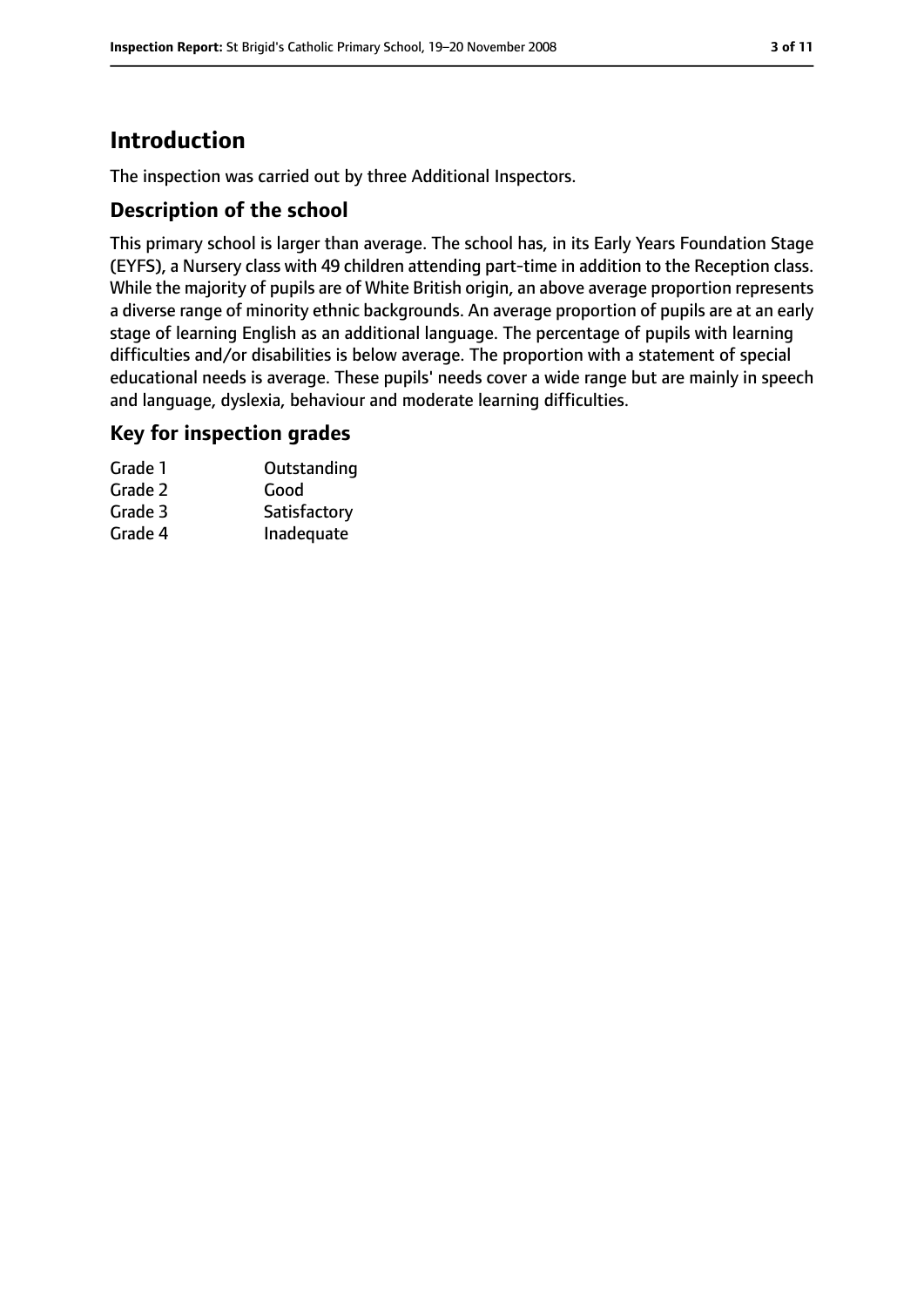# **Overall effectiveness of the school**

#### **Grade: 2**

This is a good school. Pupils' personal development is good. Their above average attendance reflects their keenness to be at school and their enjoyment of learning. The school's supportive Christian ethos helps pupils feel well cared for and valued. Pupils feel safe at school and are confident that staff will listen to them if they have any worries. They develop a mature awareness of the needs of others, form good relationships and behave well. Pupils understand well the importance of staying safe, fit and healthy and participate very enthusiastically in the many clubs and events that the school organises. They show respect for others and take responsibilities willingly. Through numerous links with the local and wider community, their contribution as young citizensis outstanding. Parents are positive about the school and say that it is a welcoming place where their children thrive.

Children start in the Nursery with knowledge and skills at the levels expected for their age, although their literacy skills are generally less secure. These shortcomings are addressed well through the good activities that teachers plan to help children make a good start to their education. Children achieve well and most exceed their early learning goals by the end of Reception. Good quality teaching ensures that pupils achieve well in Years 1 to 6. By the end of Year 6, they attain overall standards that are above average. Current Year 6 pupils are working at above average standards in science and English. Standards in mathematics are not as high but the school is addressing this well through greater emphasis on developing pupils' problem solving skills. Teachers generally plan lessons well so that they meet the learning needs of most pupils. Occasionally, pupils of all abilities carry out the same tasks, resulting in insufficient challenge for the more able and excessive demand on those who are lower attaining. Progress is also not as good when pupils complete set tasks. This is because they limit opportunities for pupils, especially those who are more able, to explore and apply their knowledge and skills to tackle new learning independently. Pupils with learning difficulties and/or disabilities or those who are new to learning English achieve well because they receive good individual support. The curriculum is good overall, with excellent additional activities that enrich learning well. Care arrangements are very good and academic guidance good; as a result, pupils who need extra help are identified early. Teachers monitor pupils' progress closely in order to set individual targets. However, teachers do not always use the information to challenge pupils effectively in all lessons.

Good leadership and management ensure pupils' good achievement. The headteacher involves all staff and governors in evaluating the school's performance and identifying the right improvement priorities. Subject leaders monitor teaching and learning regularly, but are not as rigorous in checking that teachers challenge pupils appropriately in all lessons. Improvement since the last inspection has been good, and standards are higher this year than in 2007. The school is accurate in its self-evaluation and leaders have good capacity to make further improvements.

#### **Effectiveness of the Early Years Foundation Stage**

#### **Grade: 2**

Provision for the children within EYFS is good. Robust procedures ensure children's safety and well-being are secure, and that all children feel valued. They form excellent relationships and, as a result, are happy and confident in their work and play. Most cooperate well and respond enthusiastically, particularly as they explore and discover for themselves. Liaison with parents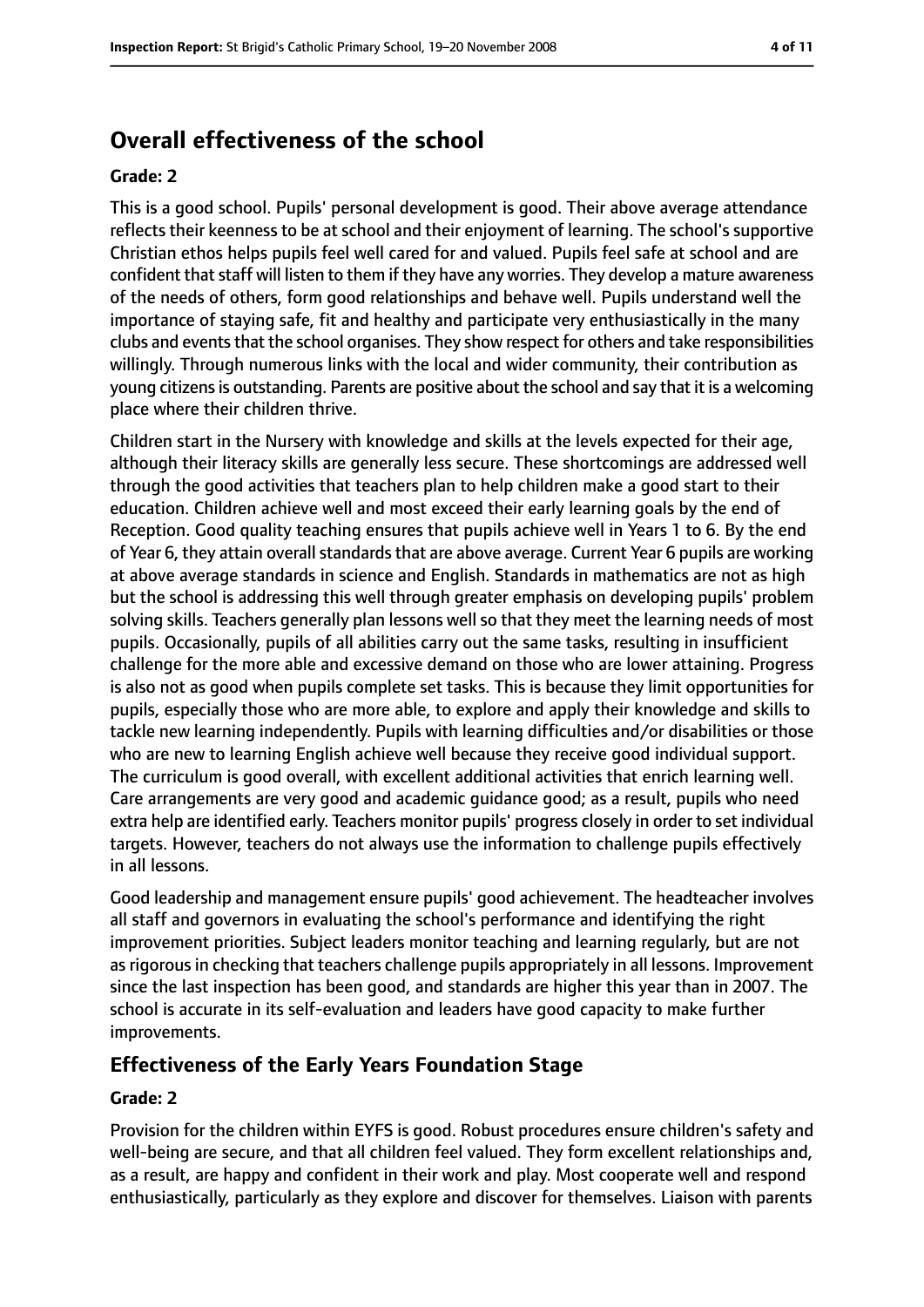is good. Parents are encouraged to help their children learn at home. They are confident they can discuss any concerns with staff and praise the school for helping their children settle so quickly. Interaction between children in the EYFS is limited because the classes are not close together, but staff plan regular visits to support a smooth transition from one year to the next.

Most children start with knowledge and skills at the levels expected in all but literacy, where a significant minority speak little or no English. Arrangements to support these children are good. Staff manage their needs sensitively, sometimes with additional help from bilingual community members to assist children in their learning and to settle into a cultural environment that is unfamiliar to them. Teaching is good and, as a result, children achieve well. By the end of EYFS, most exceed expected levels in all but their writing. Good teaching of letters and sounds is helping to address this well. Although a good range of adult-led and child selected activities ensure they experience all the areas of learning, outdoor learning is not always as stimulating. Some activities are exciting and entertaining, such as going on a 'Bear Hunt' in the Nursery, but others do not always reflect the children's needs and interests. Good leadership is reflected in the way staff plan, teach and review children's progress together. Staff assess children well by watching and talking to them about their work and identify those children who need additional support early.

## **What the school should do to improve further**

- Increase the opportunities pupils have to explore and work more independently when tackling new learning throughout the school.
- Ensure teachers use the assessment information to match work to pupils' needs in all lessons more accurately.
- Monitor teaching more rigorously to ensure pupils are challenged appropriately.

# **Achievement and standards**

#### **Grade: 2**

Children make good gains in the EYFS and this good achievement is maintained in Years 1 to 6. Teachers know how much progress is expected of pupils in each year group and most plan work to help them make these gains. In the teacher assessments of 2008, pupils in Year 2 attained above average standards in reading, writing and mathematics, although writing was less secure. By the end of Year 6, overall standards are above average. Standards are higher in English and science because pupils enjoy the challenges presented through extended writing and investigations. In order to raise standards in mathematics, more attention is being given to developing pupils' problem solving and mental mathematics skills. Through good individual support, pupils new to learning English and those with learning difficulties and/or disabilities achieve well. Pupils who join part way through their primary years, often with considerable gaps in their learning, generally make at least satisfactory progress.

# **Personal development and well-being**

#### **Grade: 2**

Pupils greatly enjoy school, behave well and respond enthusiastically in lessons. They know well how to keep healthy and safe. Older pupils look after younger ones sensibly. Many attend the school's numerous sports clubs and select healthy meal options. Through the many responsibilities they assume, they make an outstanding contribution to the community. They lead mass at church and raise money for charities, both at home and abroad. School council members have initiated many improvements in the school environment and have discussed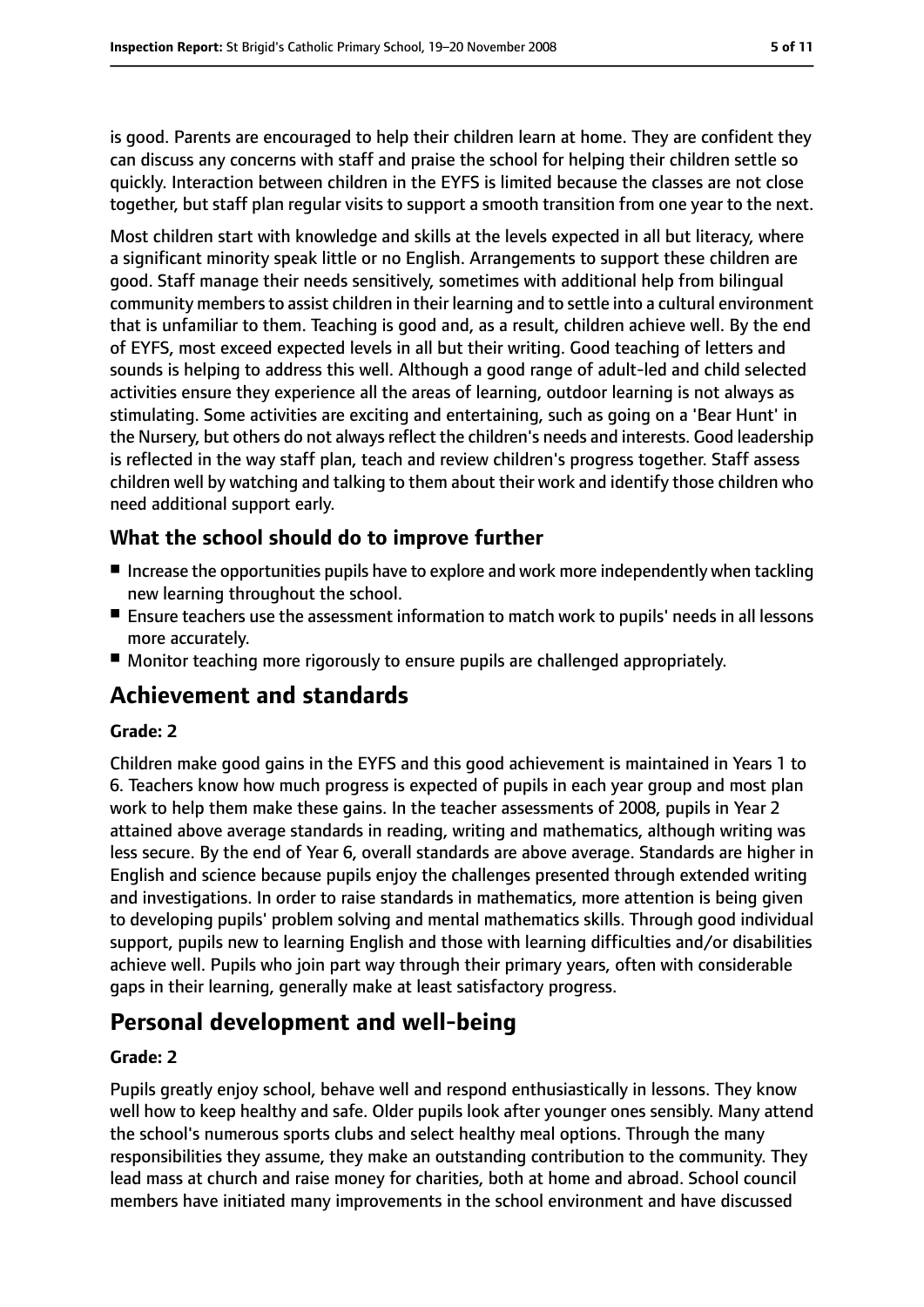community issues with the Lord Mayor of Birmingham. Pupils' social, moral, spiritual and cultural development is good. The school celebrates its rich ethnic diversity through citizens' assemblies where pupils from other countries explain how their traditions and culture differ from those of Britain. Through global awareness studies, pupils gain a deeper understanding of other cultures and develop a commitment to racial equality. Pupils feel very safe and say that although bullying does happen sometimes, teachers deal with this promptly. Through sensitive individual guidance, pupils who lack confidence and resilience gain the skills they need to flourish. Pupils are kind, courteous and polite, and form strong relationships. Their good basic skills and ability to cooperate with others, combined with regular enterprise opportunities that include managing the tuck shop and investing in the school bank, prepare them well for the future.

# **Quality of provision**

## **Teaching and learning**

#### **Grade: 2**

Lessons are well organised and support staff are used to good effect to help individual pupils and small groups achieve well. Teachers generally involve pupils well in lively question-and-answersessions and pupilsrespond enthusiastically. Their response is even better when they explore and discover for themselves. Teachers make good use of computer facilities to present information so that pupils learn more effectively. Improved assessment procedures provide teachers with very detailed information about the progress of individual pupils and groups. Most staff use this information well to plan teaching and learning but, occasionally, all pupils experience the same presentation and complete the same tasks. This results in insufficient challenge for those who could achieve more and lower attaining pupils struggle to achieve enough. Much of the work actively involves the pupils working independently but occasionally teachers direct learning too much rather than allowing pupils, particularly the more able, to tackle new learning on their own, and this limits their progress.

#### **Curriculum and other activities**

#### **Grade: 2**

The curriculum, enriched extensively through additional activitiesthat include sport, music and languages, is now structured and planned well. The school has addressed well the curriculum issues raised in the previous inspection report and is now developing a more topic-based approach to the planning. Pupils still have insufficient opportunities to select topics and projects that they can explore independently. Effective activities and support are organised to help pupils with specific needs, including the growing number that join the school speaking little or no English. Improved provision for literacy has helped to raise standards in writing at Key Stage 2 but it is too early to realise the impact of the new strategies to develop pupils' word-building skills on standards of writing in Year 2. Provision for information and communication technology is good and teachers plan for its use well. A good programme for personal, social and health education supports pupils' personal development. Many visits and visitors add excitement to pupils' learning. In particular, the residential trips in Years 4, 5 and 6 allow children to explore and experience the wider world.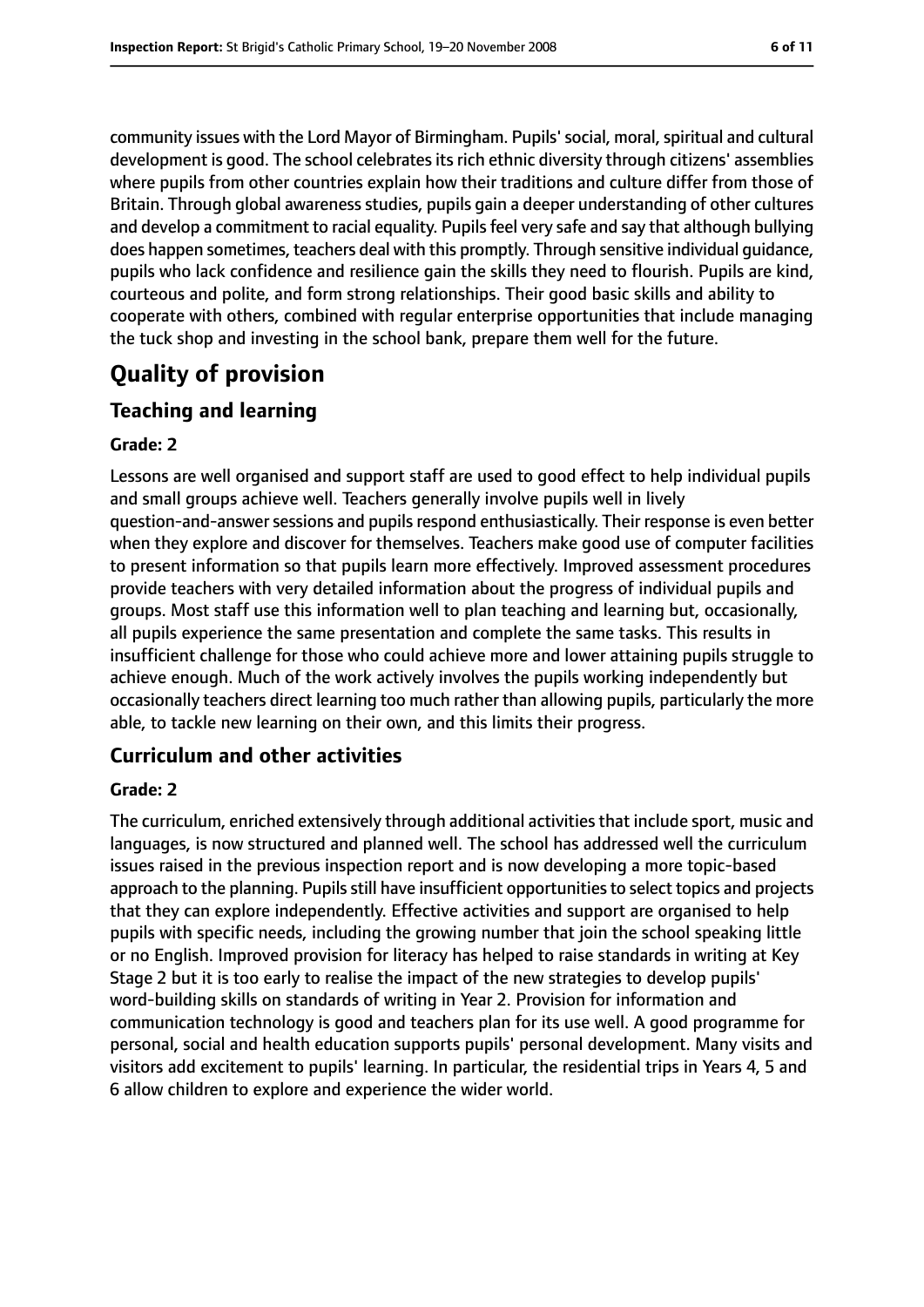## **Care, guidance and support**

#### **Grade: 2**

Care arrangements are very good. Staff know the pupils well and pupils feel staff will listen and help them if problems arise. Child protection, health and safety and safeguarding procedures are all secure. Pupils who have specific social or educational needs are supported well and external agencies are consulted when necessary. Pupils new to the school are integrated well and quickly feel a sense of 'belonging'. Good links with the secondary school ensure Year 6 pupils feel confident to move on.

Teachers assess pupils' progress regularly and identify early those who need specific help. Pupils know and understand their individual targets well and most have good opportunities to check their work. In some classes, detailed marking explains to pupils what is good about their work and what to do to improve but elsewhere it is too general to have the same impact.

# **Leadership and management**

#### **Grade: 2**

The calm but firm leadership of the headteacher inspires the overall success of the school. There is a strong sense of the school being one big family where everyone is valued. The care, welfare and academic success of every pupil is high priority. The leadership team has a good grasp of the need to use tracking and assessment data to set targets that are challenging. They monitor teaching regularly but do not check closely enough that all pupils have the work they need to achieve their best. The right strategies are in place to raise standards further in mathematics at Key Stage 2 and writing at Key Stage 1. Staff have the support and training they need to carry out their roles successfully. Governors support the school well. Through regular visits, they are involved in monitoring the school's performance and ask probing questions regarding developments. Partnerships with schools, both at home and abroad, local colleges and community groups are good and support curriculum enrichment well. Relationships with parents are good. The school, quite rightly, enjoys high regard in the local area because of the very effective way it embraces equally all the cultures and traditionsrepresented there. Through its excellent support of local and international community activities and events, the school's contribution to community cohesion is outstanding.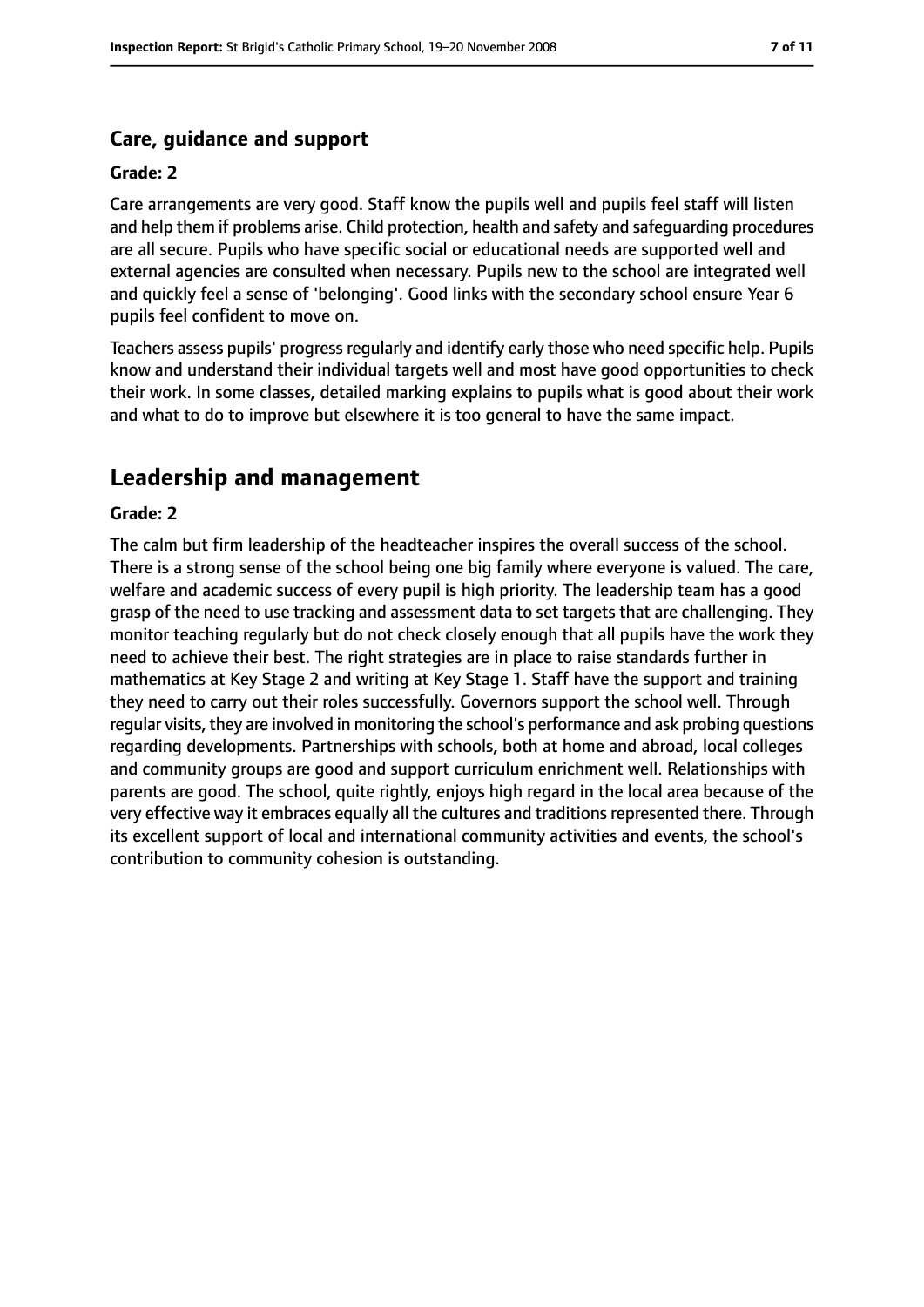**Any complaints about the inspection or the report should be made following the procedures set out in the guidance 'Complaints about school inspection', which is available from Ofsted's website: www.ofsted.gov.uk.**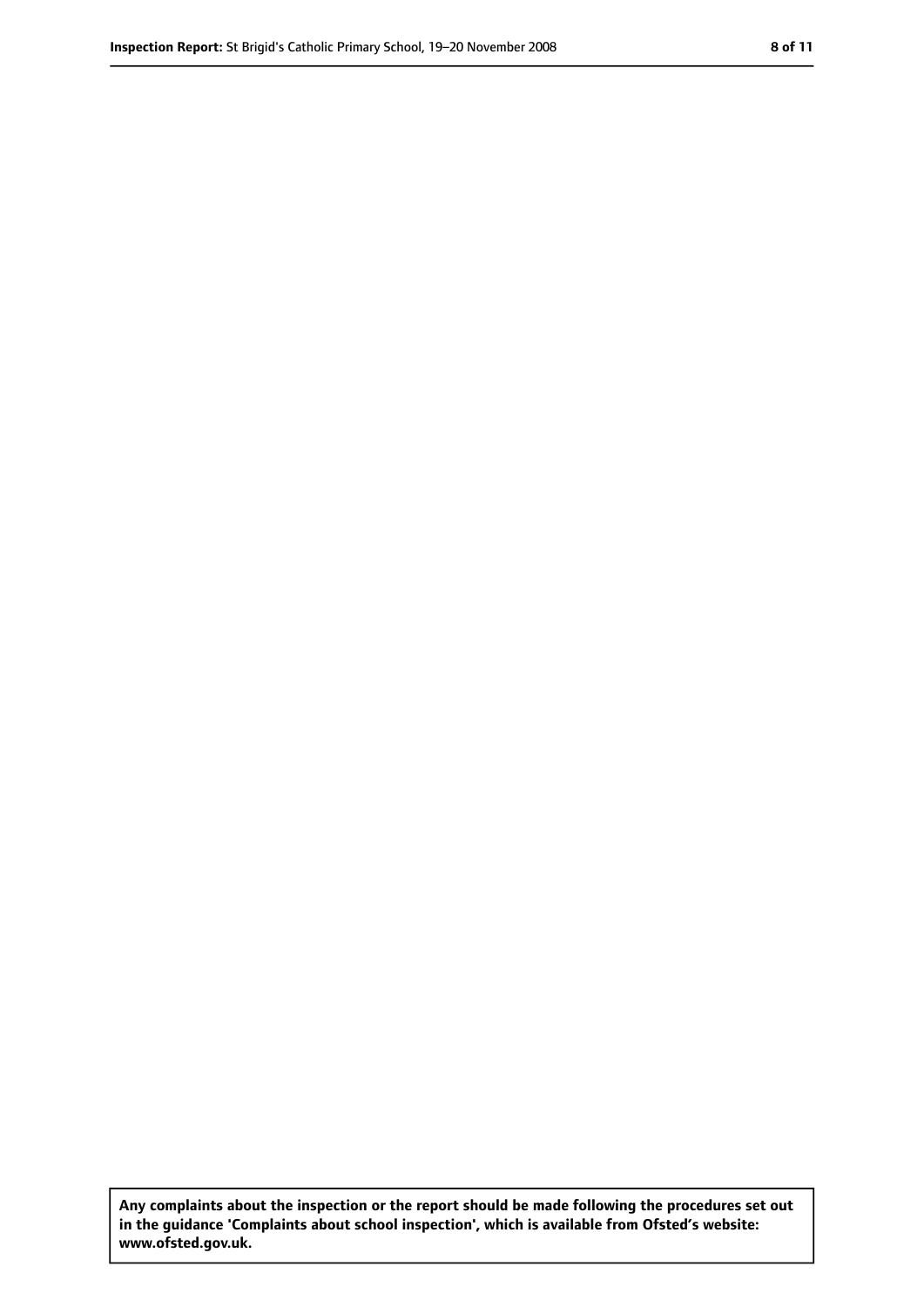# **Inspection judgements**

| Key to judgements: grade 1 is outstanding, grade 2 good, grade 3 satisfactory, and | <b>School</b>  |
|------------------------------------------------------------------------------------|----------------|
| arade 4 inadequate                                                                 | <b>Overall</b> |

### **Overall effectiveness**

| How effective, efficient and inclusive is the provision of<br>education, integrated care and any extended services in meeting the<br>needs of learners? |     |
|---------------------------------------------------------------------------------------------------------------------------------------------------------|-----|
| Effective steps have been taken to promote improvement since the last<br>inspection                                                                     | Yes |
| How well does the school work in partnership with others to promote learners'<br>well being?                                                            |     |
| The capacity to make any necessary improvements                                                                                                         |     |

## **Effectiveness of the Early Years Foundation Stage**

| How effective is the provision in meeting the needs of children in the<br><b>EYFS?</b>       |  |
|----------------------------------------------------------------------------------------------|--|
| How well do children in the EYFS achieve?                                                    |  |
| How good are the overall personal development and well-being of the children<br>in the EYFS? |  |
| How effectively are children in the EYFS helped to learn and develop?                        |  |
| How effectively is the welfare of children in the EYFS promoted?                             |  |
| How effectively is provision in the EYFS led and managed?                                    |  |

## **Achievement and standards**

| How well do learners achieve?                                                                               |  |
|-------------------------------------------------------------------------------------------------------------|--|
| The standards <sup>1</sup> reached by learners                                                              |  |
| How well learners make progress, taking account of any significant variations<br>between groups of learners |  |
| How well learners with learning difficulties and/or disabilities make progress                              |  |

<sup>&</sup>lt;sup>1</sup>Grade 1 - Exceptionally and consistently high; Grade 2 - Generally above average with none significantly below average; Grade 3 - Broadly average to below average; Grade 4 - Exceptionally low.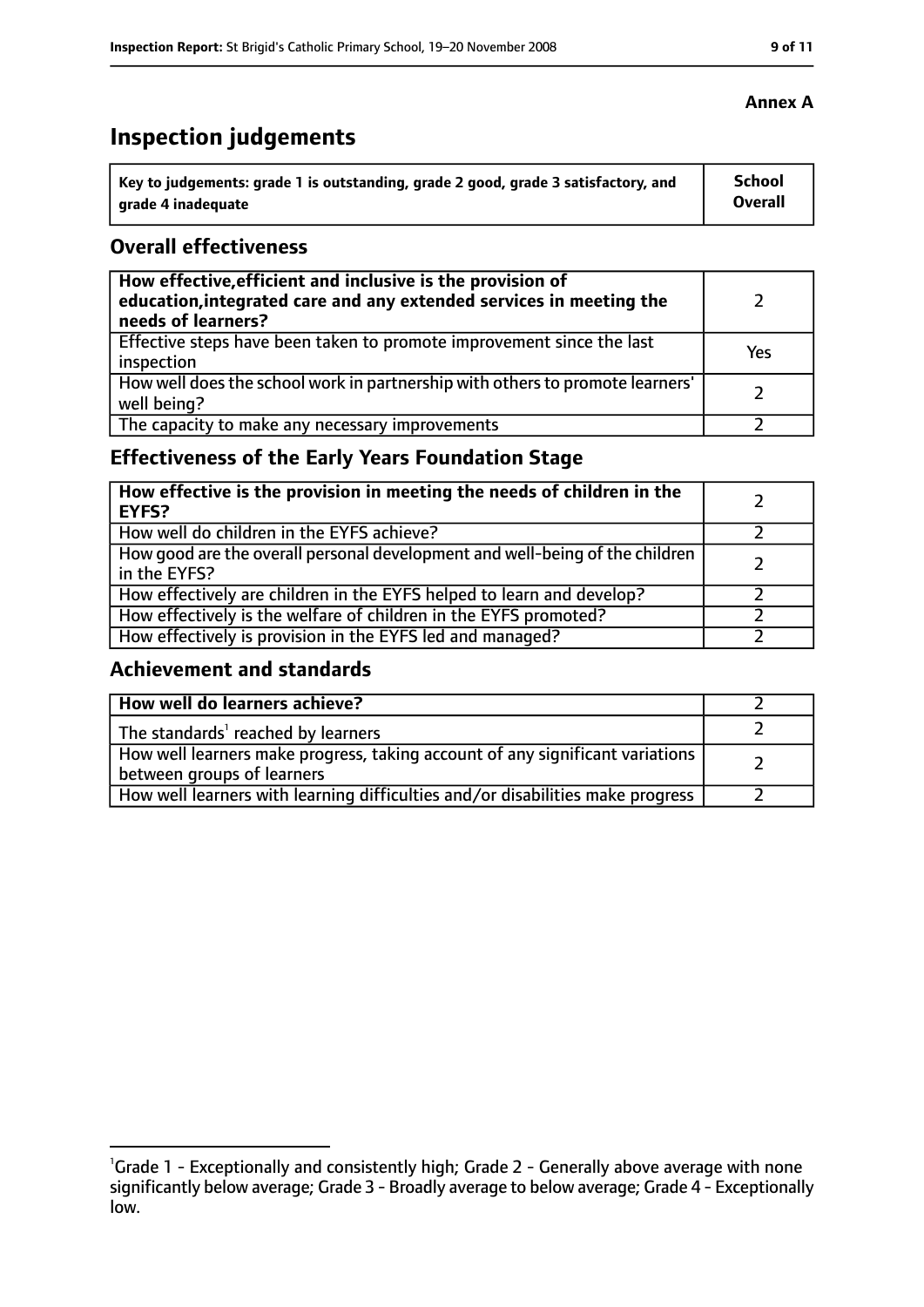# **Personal development and well-being**

| How good are the overall personal development and well-being of the<br>learners?                                 |  |
|------------------------------------------------------------------------------------------------------------------|--|
| The extent of learners' spiritual, moral, social and cultural development                                        |  |
| The extent to which learners adopt healthy lifestyles                                                            |  |
| The extent to which learners adopt safe practices                                                                |  |
| The extent to which learners enjoy their education                                                               |  |
| The attendance of learners                                                                                       |  |
| The behaviour of learners                                                                                        |  |
| The extent to which learners make a positive contribution to the community                                       |  |
| How well learners develop workplace and other skills that will contribute to<br>their future economic well-being |  |

# **The quality of provision**

| How effective are teaching and learning in meeting the full range of<br>learners' needs?              |  |
|-------------------------------------------------------------------------------------------------------|--|
| How well do the curriculum and other activities meet the range of needs and<br>interests of learners? |  |
| How well are learners cared for, quided and supported?                                                |  |

## **Leadership and management**

| How effective are leadership and management in raising achievement<br>and supporting all learners?                                              |     |
|-------------------------------------------------------------------------------------------------------------------------------------------------|-----|
| How effectively leaders and managers at all levels set clear direction leading<br>to improvement and promote high quality of care and education |     |
| How effectively leaders and managers use challenging targets to raise standards                                                                 |     |
| The effectiveness of the school's self-evaluation                                                                                               |     |
| How well equality of opportunity is promoted and discrimination eliminated                                                                      |     |
| How well does the school contribute to community cohesion?                                                                                      |     |
| How effectively and efficiently resources, including staff, are deployed to<br>achieve value for money                                          |     |
| The extent to which governors and other supervisory boards discharge their<br>responsibilities                                                  |     |
| Do procedures for safequarding learners meet current government<br>requirements?                                                                | Yes |
| Does this school require special measures?                                                                                                      | No  |
| Does this school require a notice to improve?                                                                                                   | No  |